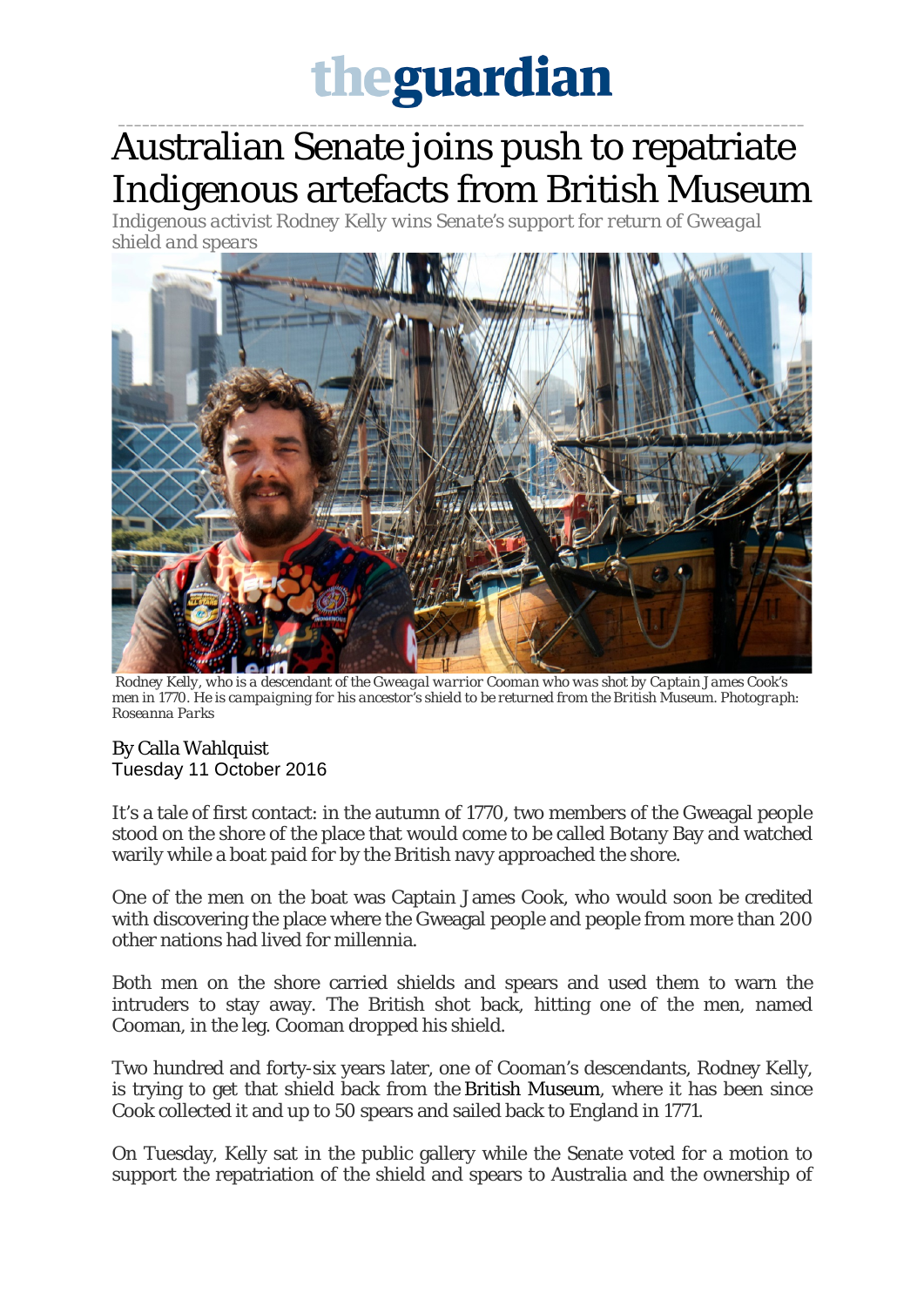the Gweagal people. He won the support of the New South Wales parliament last month.

The British Museum has a vexed relationship with Aboriginal and Torres Strait Islander people, and indeed people of most cultures, for its history of acquiring artefacts that were in many cases stolen from their original owners.

They have also traditionally been presented in a way that supports a singular view of history, one of settlement and terra nullius rather than invasion and conflict. Many, such as Kelly, see the museum's dogged refusal to hand back artefacts as a continuation of the colonial project.

"I just would like for these artefacts to be available for our kids, so that they can all go to the museum and here the story of what really happened in 1770," Kelly told Guardian Australia.

"I would like the kids to learn that from day one we were confronted with armed marines and gunfire.

"From day one we were never thought of as people ... Since the first day there has been gunfire and bloodshed and artefacts taken."

Kelly said that as the story of that first meeting between Cooman and Cook was passed down through his family it became as much a story about the shield that was stolen, a shield they had to get back.

"It connects me and my family to a people who were in the Botany Bay region for thousands of years," he said. "To have that connection just makes us proud of who we are."

The shield was one of 151 artefacts lent by the British Museum to the National Museum of Australia for a recent exhibition detailing early encounters between colonists and Aboriginal and Torres Strait Islander people. It is one of the few pieces in the museum's 6,000-piece Aboriginal and Torres Strait Islander collection to currently be on display in London.

But Kelly said it could be better displayed in the Museum of Sydney, where Gweagal people could explain the history and the story of the artefact.

"They would never tell that story like we could, they are not talking from the heart, it doesn't mean nothing to them," he said.

A Western Australian senator, Rachel Siewert, who moved the motion, called on the federal government to support Kelly's attempts to negotiate the return of the artefacts.

"I met with Mr Kelly today and had a really positive discussion about his campaign and hope the shield and other artefacts are returned," Siewert said.